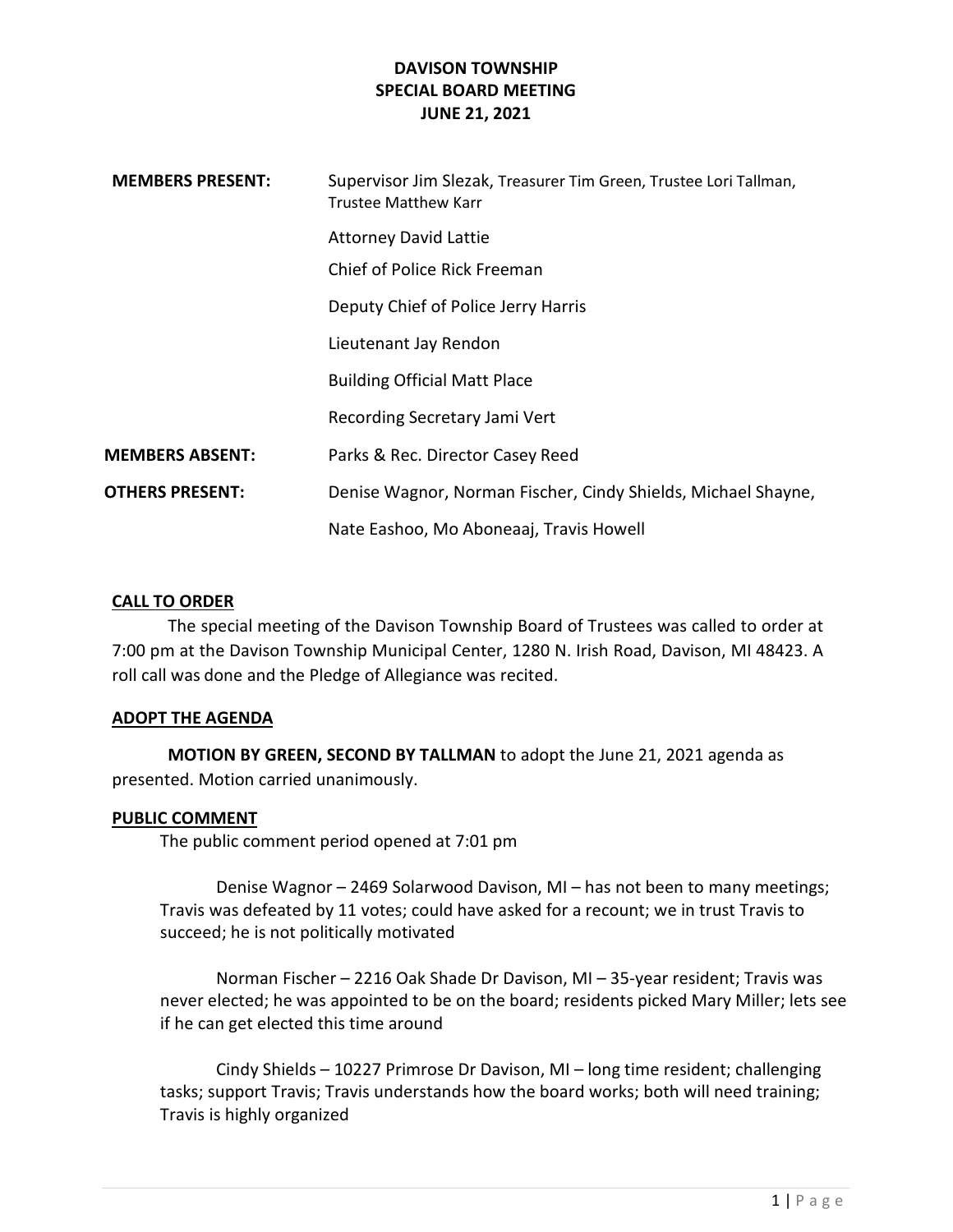Michael Shayna – 12258 Lapeer Rd Davison, MI – veteran; board knows what to do; if not elected but appointed we have a problem with that

Nate Eashoo – 1507 Grander Rd Davison, MI – difficult decision; Mo could handle this opportunity; man of ethics; strongest fit for the job

Mo Aboneaaj – 8509 Omar Dr Davison, MI – thanks for all the support; thanks the board; interviewed in front of the public not just the board; nothing comes easy; helped support a branch; embarrassing if the township has to absorb the cost

Travis Howell – 7180 Lebanon Trail Davison, MI – my family's home for 12 years; countless opportunity; volunteers; board has a tough decision; thanks for the opportunity

Slezak – summarized emails and phone calls in support of both candidates; positive by all

The public comment period was closed at 7:25 pm

### NEW BUSINESS

### Approve Fire Budget 2021-2022

Davison Richfield Area Fire Authority 2020-2021 Budget with the Townships portion for fire runs being \$415,901.85

MOTION BY GREEN, SECOND BY KARR to approve to adopt the Davison Richfield Area Fire Authority Budget with the change of 2021-2022. Roll Call: Tallman – yes; Karr – yes; Green – yes; Slezak – yes; Motion carried unanimously.

### F.O.I.A Police

To uphold the denial for the F.O.I.A for the Police Department

Lattie – uphold the denial

Karr – yes

 Freeman – gave what we had; none criminal; no police report was done; gave daily log; false that we did not hand over all the evidence

Harris – correct; we handed everything over that involved this case

MOTION BY SLEZAK, SECOND BY GREEN to approve to uphold the denial for the F.O.I.A. Motion carried unanimously.

## Approve Property and Liability Insurance up for renewal 2021-2022 (Presentation by Brian Steckroth)

 Steckroth – spoke on behalf of the company and how we could save the Township money and not lose any coverage we have already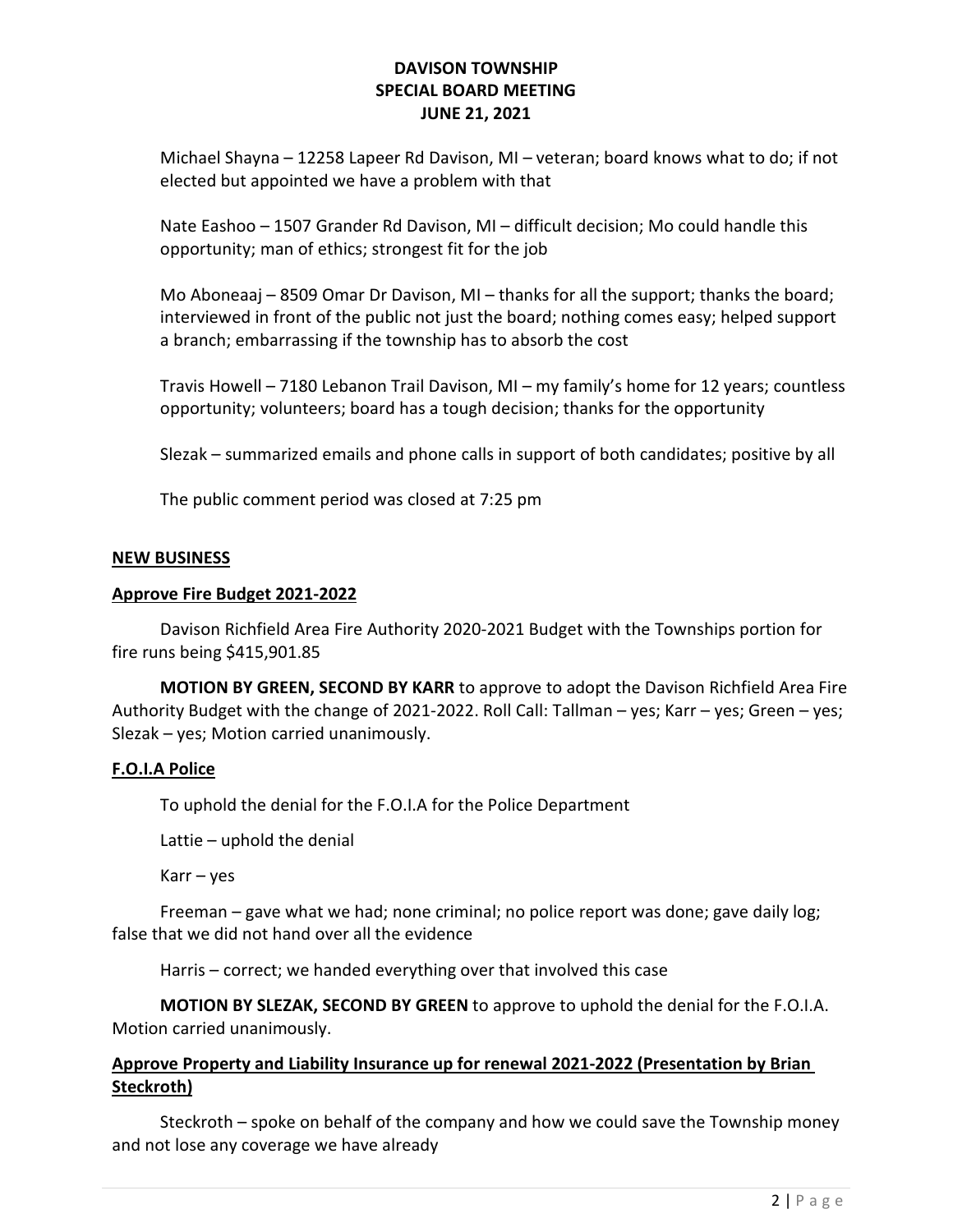Slezak – comparable to what we have

Steckroth – a little better than what you have now

MOTION BY SLEZAK, SECOND BY GREEN to approve the Property and Liability Insurance as presented.

Tallman – ask Chief about concerns

Chief Freeman – first hearing of this; no time to digest; welfare to my crew; was not communicated with; unknowns

Slezak – company was compared apples to apples; same coverage; talked with other municipalities; every year should have been looked at; placed to do a job; look at everything

Green – everything was matched; increased expenses; trying to save the township money; city of Davison recommended them highly

Freeman – done without consulting; we were always brought in; not arguing the numbers; please include in further

Tallman – has the utmost respect for MML; need time to review; need to get input from the department heads; need time to digest the information

Slezak – not tabling

Karr – need to

Green – new Chief can look it over

Slezak – MML add to the June 28, 2021 agenda

MOTION WITHDRAWN BY SLEZAK, SECOND BY GREEN to add to the June 28, 2021 agenda.

#### Approve Health Insurance for Retiree's for 2021-2022 (Presentation by Jack Schmitz)

# Approve Proposal for Employees (Dental, Vision, Short Term Care, Long Term Care, Life Insurance

#### Approve Agent Change of Record to Jack Schmitz for Health Insurance for Employees

 Schmitz – spoke on behalf of the company; explained the benefits of all three for Retiree's, Employees, and agent change of record; slide show presentation was given; showing the savings and out of cost pocket; talked about not losing doctors; big advantage for retiree's

Tallman – is humana all over; nationwide; mail order available

Green – why \$11,000 - \$3,000

Schmitz – not a lot of competition; humana is getting better; less out of pocket

Green – will this go up in three years' time

Schmitz – humana 4%-5% increase over time